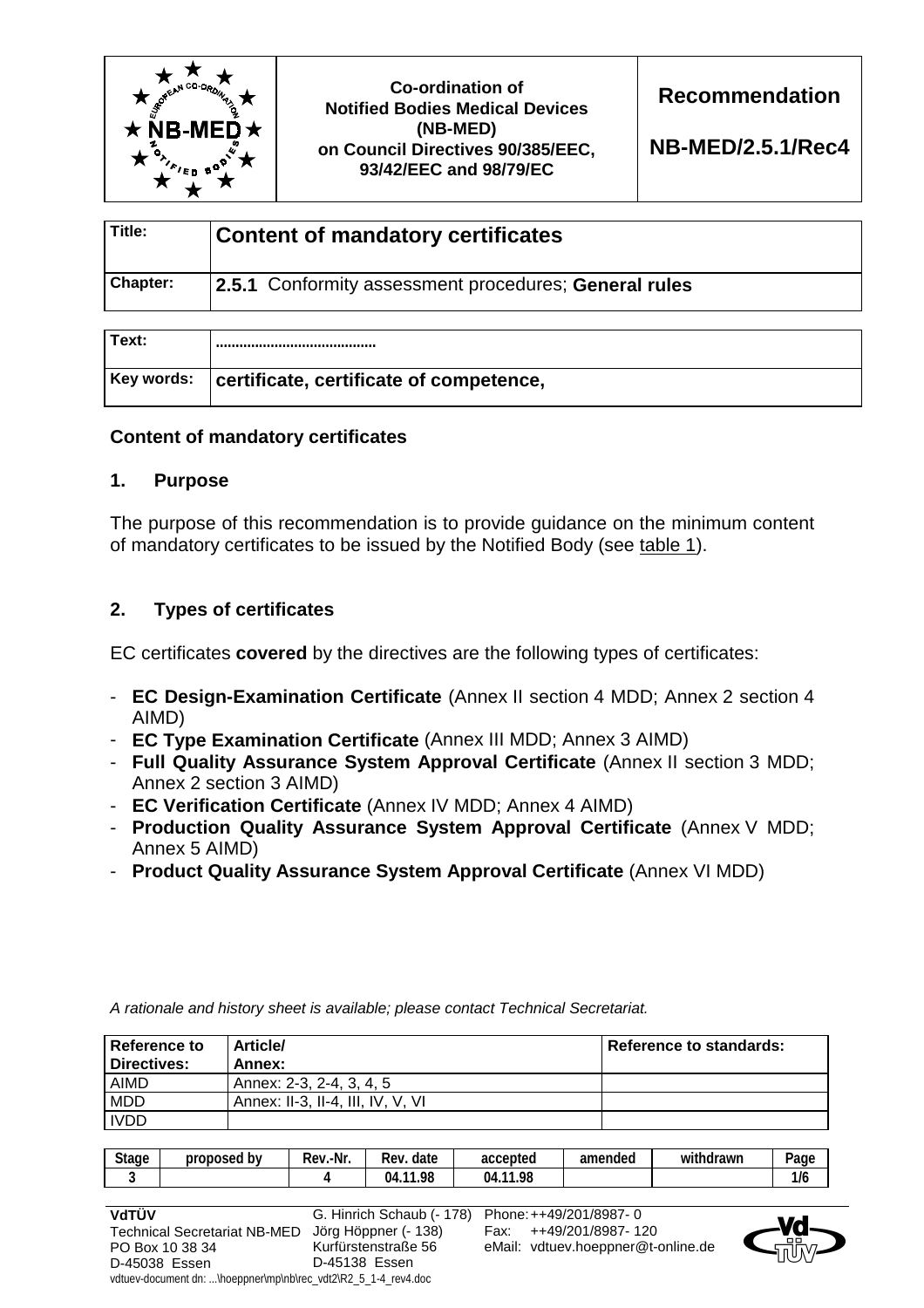

Certificates provided in connection with conformity assessment under the various Annexes of the Directives should have titles which reflect the relevant provisions of the Directives; for example, certificates under MDD, Annex II.4 should be titled "EC design-examination certificate".

The titles of most of the certificates are regulated in the relevant annexes of the Directives. The titles of all certificates should include the words "EC CERTIFICATE".

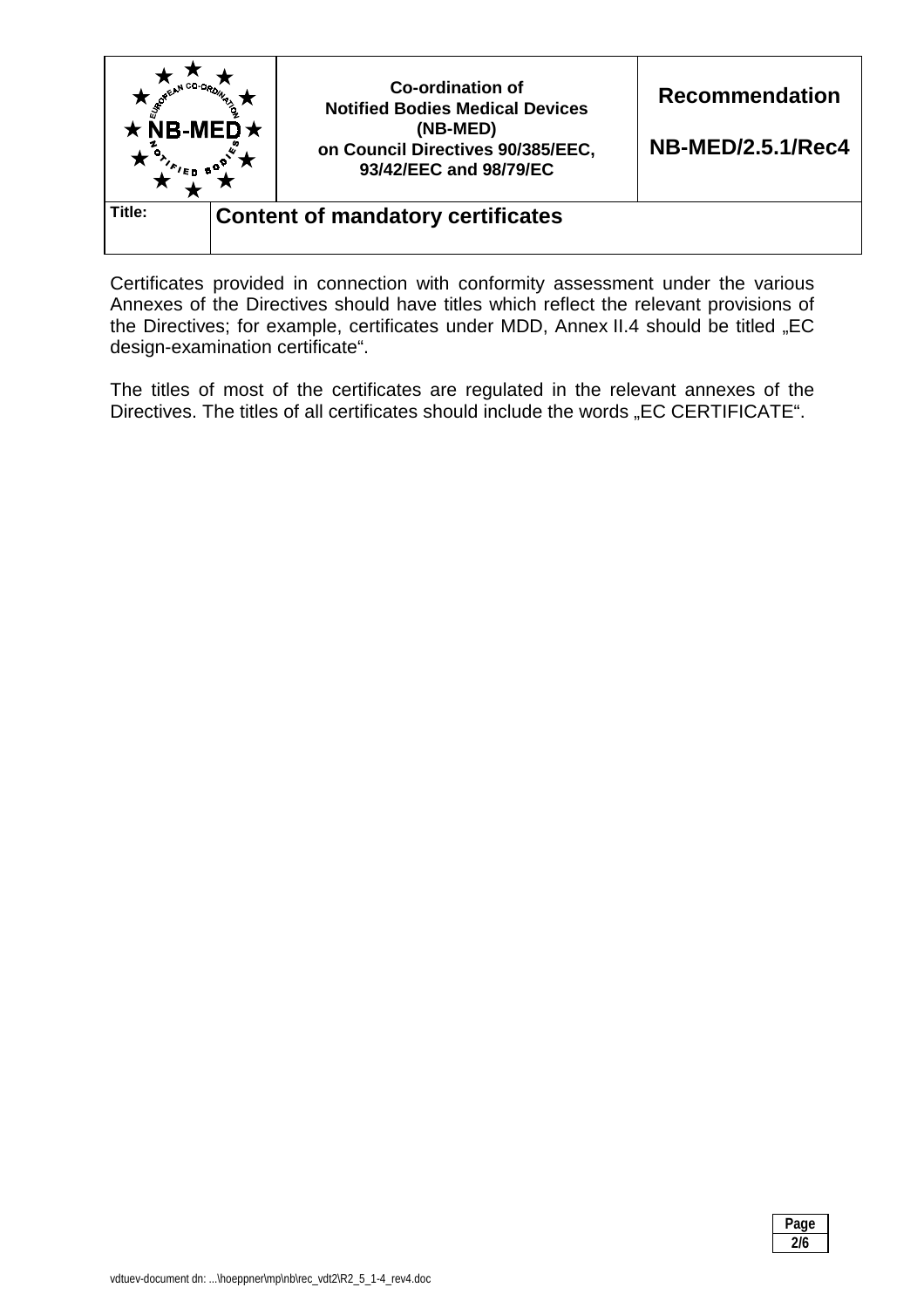

## **Table 1: Information about the minimum content of mandatory certificates**

| Type of certificate                             | II, 4/       | III/           | II, 3/            | IV/       | V/              | VI 6.7          |
|-------------------------------------------------|--------------|----------------|-------------------|-----------|-----------------|-----------------|
|                                                 | 2, 41        | 3 <sup>2</sup> | 2, 3 <sup>3</sup> | 4 4,7     | 5.5,7.8         |                 |
| <b>Content</b>                                  |              |                |                   |           |                 |                 |
| Number of certificate <sup>9</sup>              | $\ddag$      | +              | $\ddot{}$         | +         | +               | $\ddot{}$       |
| Date of issue <sup>10</sup>                     | +            | $\ddot{}$      | Ŧ                 | $\ddot{}$ | $\ddot{}$       | $\ddot{}$       |
| Date of the end of validity <sup>11</sup>       | +            | +              | $\ddot{}$         | o         | o               | o               |
| Title <sup>12</sup>                             | $\ddot{}$    | $\ddot{}$      | Ŧ                 | $\ddot{}$ | $\ddot{}$       | $\ddot{}$       |
| Main text:                                      |              |                |                   |           |                 |                 |
| reference to national regulations <sup>13</sup> | o            | o              | 0                 | o         | o               | o               |
| text <sup>14</sup>                              | +            | ÷.             | $\ddot{}$         | $\ddot{}$ | $\ddot{}$       | $\ddot{}$       |
| Reference to NB file number 15                  | $\ddot{}$    | +              | Ŧ                 | $\ddot{}$ | $\ddot{}$       | $\ddot{}$       |
| Manufacturer:                                   |              |                |                   |           |                 |                 |
| Name                                            | +            | +              | ÷                 | $\ddot{}$ | +               | +               |
| Address                                         | ÷            | ÷.             | $\ddot{}$         | ÷         | $\ddot{}$       | $\ddot{}$       |
| Representatives <sup>16</sup> :                 |              |                |                   |           |                 |                 |
| Name                                            | о            | o              | o                 | o         | o               | о               |
| Address                                         | O            | o              | о                 | O         | O               | O               |
| Device concerned 17:                            |              |                |                   |           |                 |                 |
| - Name of product category <sup>18</sup><br>a)  | +            | +              | $\ddot{}$         | $\ddot{}$ | +               | +               |
| - Nomenclature code <sup>18</sup>               | 0            | o              | о                 | o         | o               | o               |
| - Name/Identification of the model/type<br>b)   | +            | +              | O <sup>19</sup>   | $\ddot{}$ | O <sup>19</sup> | 0 <sup>19</sup> |
| - Series or batch number<br>C)                  |              |                |                   | $\ddot{}$ |                 |                 |
| Scope of quality system 20                      |              |                | +                 |           | +               | +               |
| Specific conditions of validity if any          | o            | o              | o                 | o         | O               | O               |
| Notified Body:                                  |              |                |                   |           |                 |                 |
| Authorised signature                            | +            | $\ddot{}$      | ÷                 | $\ddot{}$ | +               | ÷               |
| notified to EC under number                     | $\ddot{}$    | $\ddot{}$      | +                 | ÷         | +               | ÷               |
| Name and address                                | o            | o              | o                 | o         | o               | o               |
| Tel./Fax-No.                                    | o            | o              | o                 | o         | o               | o               |
| Identification of change 21:                    | $\mathsf{o}$ | O              | O                 | $\Omega$  | $\Omega$        | $\Omega$        |
| issued                                          |              |                |                   |           |                 |                 |
| modified                                        |              |                |                   |           |                 |                 |
| refused                                         |              |                |                   |           |                 |                 |
| withdrawn                                       |              |                |                   |           |                 |                 |
| extended                                        |              |                |                   |           |                 |                 |
| renewal                                         |              |                |                   |           |                 |                 |

explanation of footnotes see next page

**+** required

**o** optional

**-** not required

Note: The matter of **interlinking of certificates** has been considered and is recognised to be an administrative responsibility of the NB and should be traceable through the file of the NB. Inclusion of an cross-reference on the certificates themselves, however, would lead to practical difficulties.

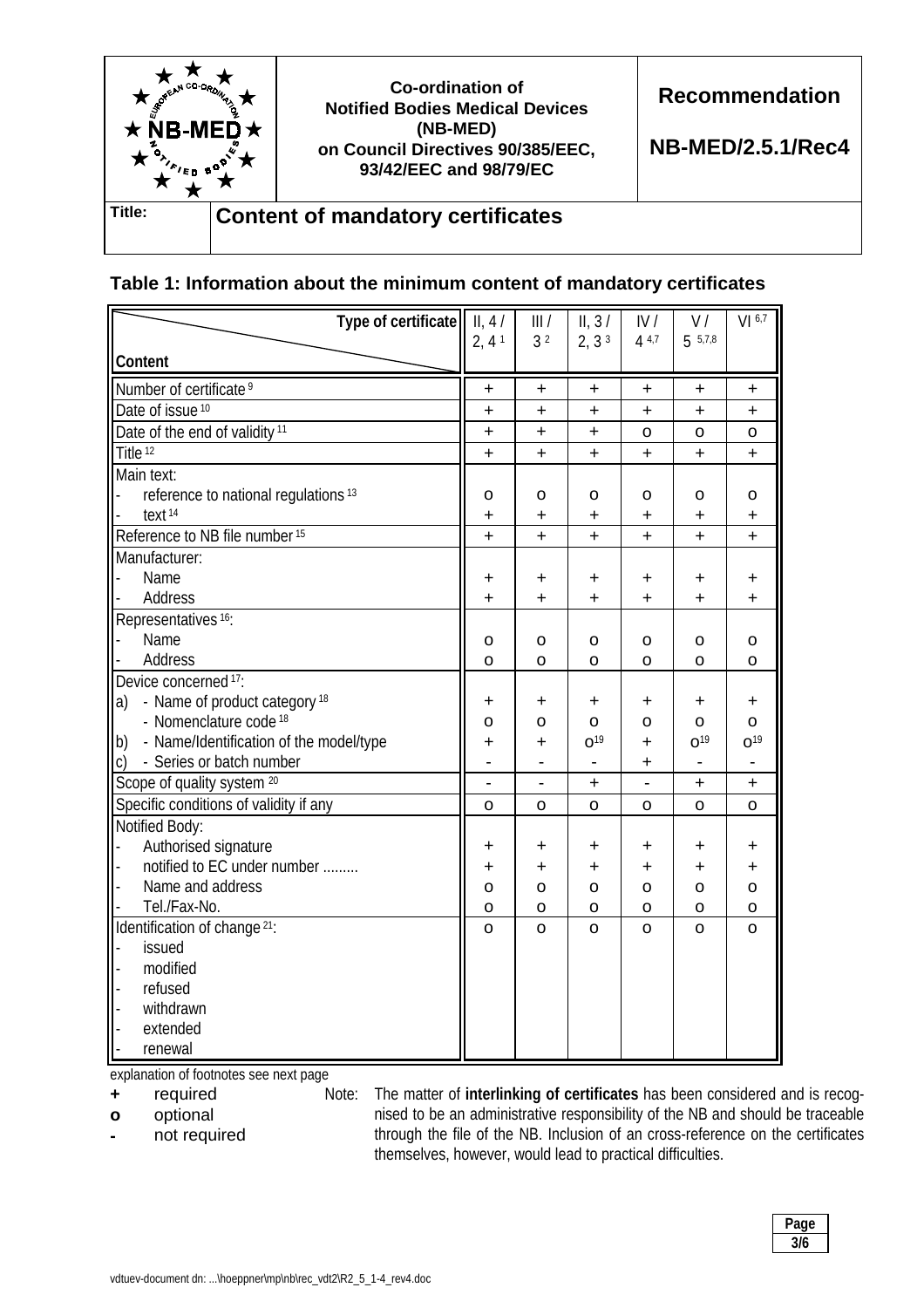

## **Explanation of footnotes:**

- <sup>1</sup> **EC DESIGN-EXAMINATION CERTIFICATE** (Annex II section 4 of the Directive 93/42/EEC, MDD; Annex 2 section 4 of the Directive 90/385/EEC, AIMD)
- <sup>2</sup> **EC TYPE EXAMINATION CERTIFICATE** (Annex III MDD; Annex 3 AIMD)<br><sup>3</sup> ELILL OLIALITY ASSUPANCE SYSTEM ADDROVAL CERTIFICATE (An
- FULL QUALITY ASSURANCE SYSTEM APPROVAL CERTIFICATE (Annex II section 3 MDD; Annex 2 section 3 AIMD)
- <sup>4</sup> **EC VERIFICATION CERTIFICATE** (Annex IV MDD; Annex 4 AIMD)
- <sup>5</sup> **PRODUCTION QUALITY ASSURANCE SYSTEM APPROVAL CERTIFICATE** (Annex V MDD; Annex 5 AIMD)
- <sup>6</sup> **PRODUCT QUALITY ASSURANCE SYSTEM APPROVAL CERTIFICATE** (Annex VI MDD)
- <sup>7</sup> For products of class I with a measuring function, a certificate is required in accordance with annex IV, V or VI concerning the aspects of manufacture concerned with conformity with the metrological requirements
- <sup>8</sup> For products of class I, sterile, a certificate is required, which covers only the aspects of manufacture concerned with securing and maintaining sterile conditions in accordance with annex V (see annex VII, 5, first indent)
- 9 unique inside Notified Bodies
- <sup>10</sup> No format is prescribed for how the data is to appear on the certificate. To include the footnote: *The validity of the certificate starts at the date of issue, unless an explicit statement is made to the contrary*." For later entering into Database EUDAMED (European Data Exchange for Medical Devices): a format will be prescribed
- 11 see: Date of issue; end is limited. Proposal for text*: "This certificate is valid for x years from the date of issue".* For annex II and III maximum validity 5 years (comment/recommendation: required and desirable for all certificates)
- 12 necessary for identification of the type of certificate (i.e. conformity assessment procedure under which issued in the case of certificates covered by the Directive or purpose of certificates where supported by the Directives)
- 13 use text such as: "*MDD ... as transposed into national legislation*."
- <sup>14</sup> text samples relating to the different certificates see on table 2 (text is not prescribed)
- <sup>15</sup> any reference to underlying documents; does not go to EUDAMED
- <sup>16</sup> if applicable; could be e.g. authorised representative, responsible representative
- <sup>17</sup> either a) or b)  $: c$ ) limited to annex IV
- 18 UMDNS term when available
- 19 one of the following alternatives shall be taken: a) model numbers directly on the certificate or on an annex to the certificate; b) list of models in the files of the Notified Body with link via the NB file reference; c) all declarations of conformity in the hands of the Notified Body. Aim: to show clearly if a particular product is covered by the NB approval to which the certificate relates.
- <sup>20</sup> Scope of quality system in terms of , for example, facilities or activities covered
- 21 In case of change of the design the use of an **addendum** is an option, but not mandatory. Where issued, the addendum should (a) include the note: *"This addendum is only valid if attached to the certificate mentioned above."* and (b) make clear the change to which it relates.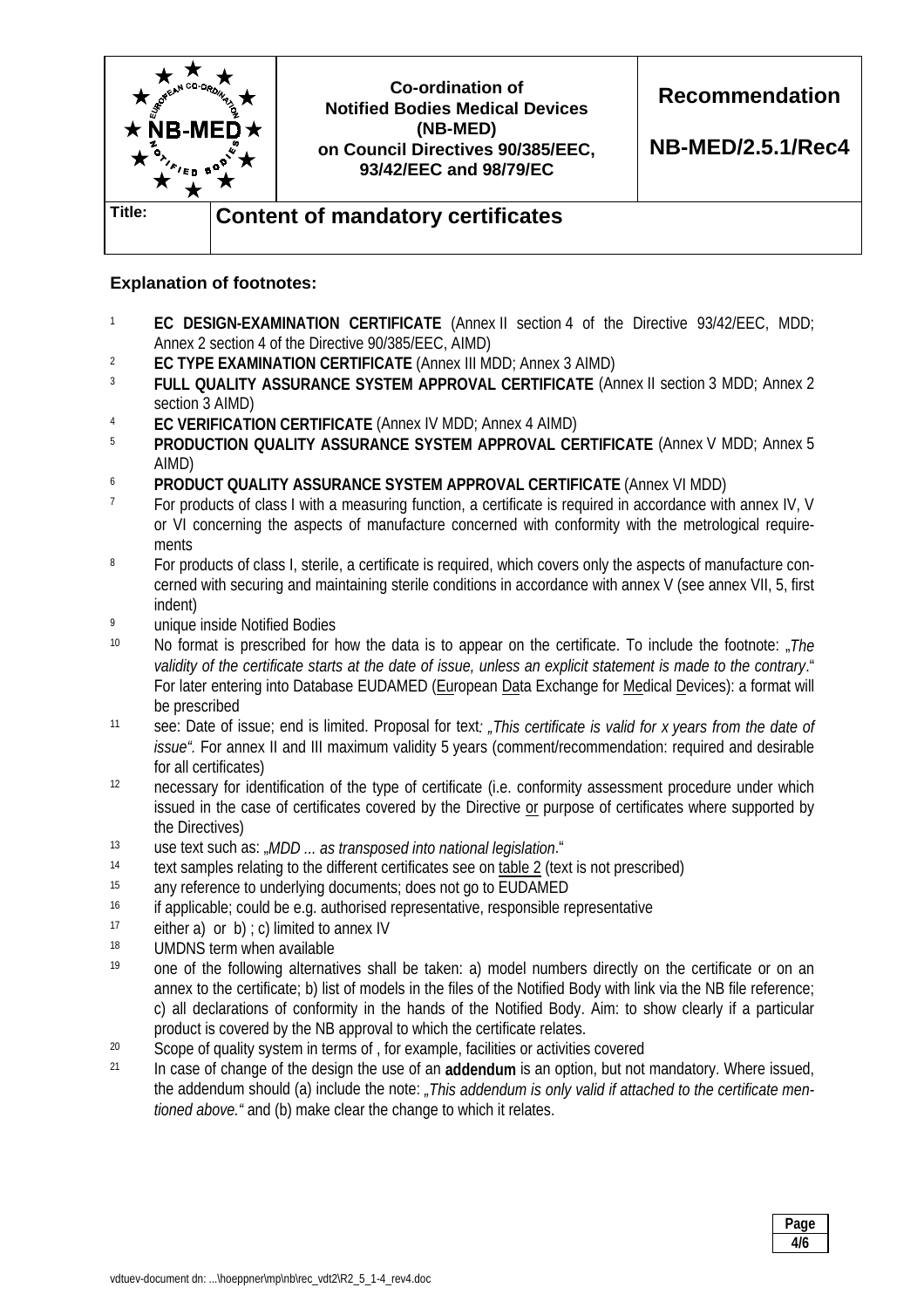

# **Table 2: Text samples relating to the different certificates which are covered by the MDD/AIMD (text is not prescribed)**

| Type of<br>certificate | examples for:<br>Title /<br><b>Main text</b>                                                                                                                                                                                                                                                                                                                                                                                                                                                                  |
|------------------------|---------------------------------------------------------------------------------------------------------------------------------------------------------------------------------------------------------------------------------------------------------------------------------------------------------------------------------------------------------------------------------------------------------------------------------------------------------------------------------------------------------------|
| II, 41<br>2, 4         | <b>EC DESIGN-EXAMINATION CERTIFICATE</b><br>(Annex II section 4 of the Directive 93/42/EEC on Medical Devices)                                                                                                                                                                                                                                                                                                                                                                                                |
|                        | We hereby declare that a design examination has been carried out on the device(s) listed hereafter follow-<br>ing the requirements of the national legislation to which the undersigned is subjected, transposing annex II<br>section 4 of the Directive 93/42/EEC on medical devices. We certify that the design of the device(s) listed<br>thereafter conforms with the relevant provisions of annex II section 4 of the Directive 93/42/EEC on medical<br>devices as transposed into national legislation. |
| III/                   | EC TYPE EXAMINATION CERTIFICATE (Annex III of the Directive 93/42/EEC on Medical Devices)                                                                                                                                                                                                                                                                                                                                                                                                                     |
| 3                      | We hereby declare that a design examination has been carried out on the device(s) listed hereafter follow-<br>ing the requirements of the national legislation to which the undersigned is subjected, transposing annex III<br>of the Directive 93/42/EEC on medical devices. We certify that the design of the device(s) conforms with the<br>relevant provisions of the aforementioned directive.                                                                                                           |
| II, 31                 | <b>EC CERTIFICATE</b>                                                                                                                                                                                                                                                                                                                                                                                                                                                                                         |
| 2, 3                   | FULL QUALITY ASSURANCE SYSTEM APPROVAL CERTIFICATE<br>(Annex II of the Directive 93/42/EEC on Medical Devices)                                                                                                                                                                                                                                                                                                                                                                                                |
|                        | We hereby declare that an examination of the under mentioned full quality assurance system has been car-<br>ried out following the requirements of the national legislation to which the undersigned is subjected, trans-<br>posing annex II (with the exemption of section 4) of the Directive 93/42/EEC on medical devices. We certify<br>that the full quality assurance system conforms with the relevant provisions of the aforementioned directive.                                                     |
| IV/                    | EC VERIFICATION CERTIFICATE (Annex IV of the Directive 93/42/EEC on Medical Devices)                                                                                                                                                                                                                                                                                                                                                                                                                          |
| 4                      | We hereby declare that a EC verification has been carried out on the series or batch of device(s) listed<br>hereafter following the requirements of the national legislation to which the undersigned is subjected, trans-<br>posing annex IV of the Directive 93/42/EEC on medical devices. We certify that the device(s) hereafter ref-<br>erenced conform with the relevant provisions of the aforementioned legislation.                                                                                  |
| V/                     | <b>EC CERTIFICATE</b>                                                                                                                                                                                                                                                                                                                                                                                                                                                                                         |
| 5                      | PRODUCTION QUALITY ASSURANCE SYSTEM APPROVAL CERTIFICATE<br>(Annex V of the Directive 93/42/EEC on Medical Devices)                                                                                                                                                                                                                                                                                                                                                                                           |
|                        | We hereby declare that an examination has been carried out following the requirements of the national<br>legislation to which the undersigned is subject, transposing annex V of the Directive 93/42/EEC on medical<br>devices. We certify that the production quality system conforms with the relevant provisions of the afore-<br>mentioned legislation.<br>$\cap$ antinuation ana navt naga                                                                                                               |

Continuation see next page

| Page<br>. .<br>-- |
|-------------------|
| 5/6               |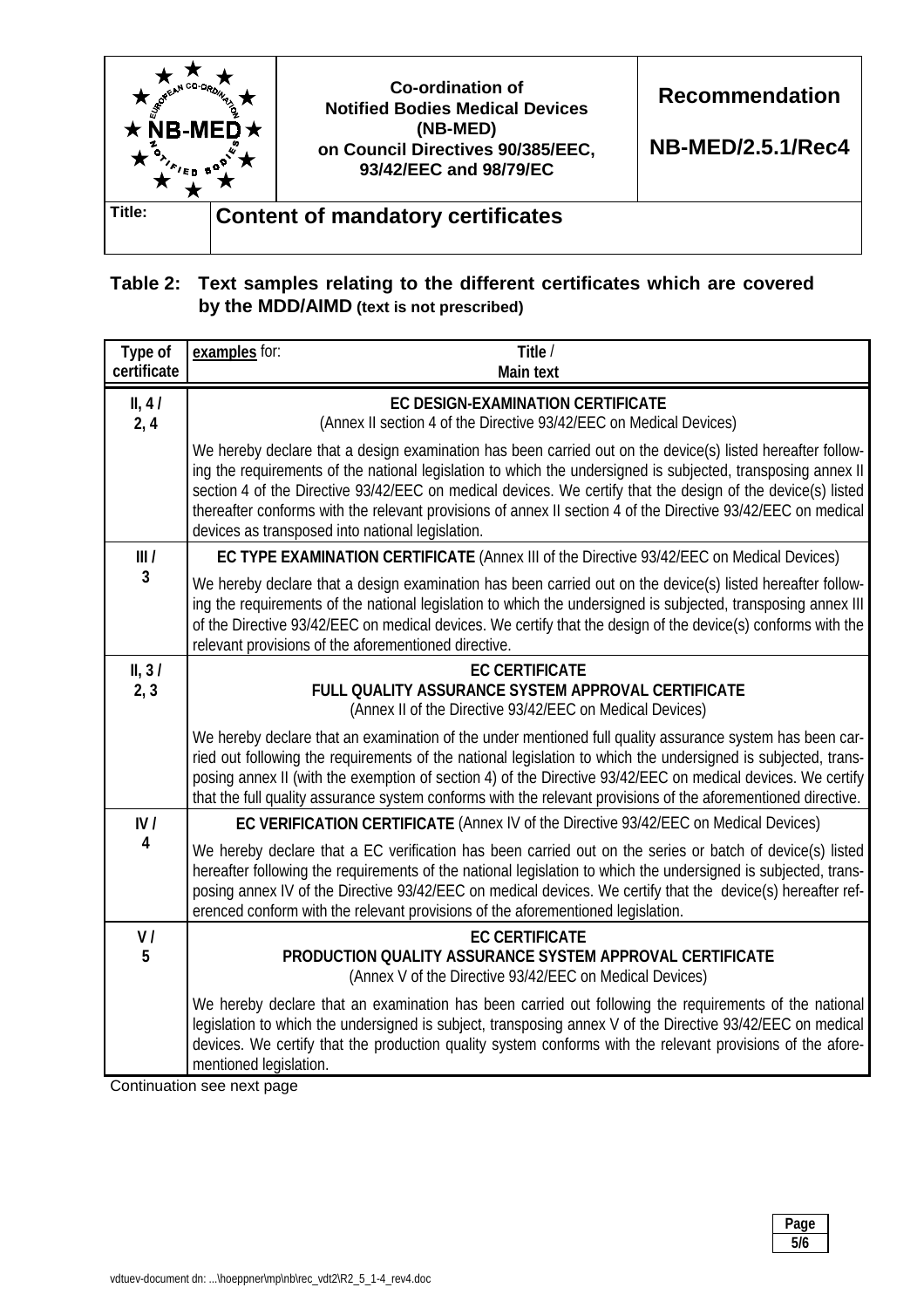

# **Table 2** (continuation)**: Text samples relating to the different certificates which are covered by the MDD/AIMD (text is not prescribed)**

| Type of<br>certificate | examples for: | Title /<br><b>Main text</b>                                                                                                                                                                                                                                                                                                                                                                             |
|------------------------|---------------|---------------------------------------------------------------------------------------------------------------------------------------------------------------------------------------------------------------------------------------------------------------------------------------------------------------------------------------------------------------------------------------------------------|
| VI                     |               | <b>EC CERTIFICATE</b><br>PRODUCT QUALITY ASSURANCE SYSTEM APPROVAL CERTIFICATE<br>(Annex VI of the Directive 93/42/EEC on Medical Devices)                                                                                                                                                                                                                                                              |
|                        |               | We hereby declare that an examination of the under mentioned product quality system has been carried out<br>following the requirements of the national legislation to which the undersigned is subject, transposing an-<br>nex VI of the Directive 93/42/EEC on medical devices. We certify that the product quality system conforms<br>with the relevant provisions of the aforementioned legislation. |

| Page<br>. . |
|-------------|
| .<br>6/6    |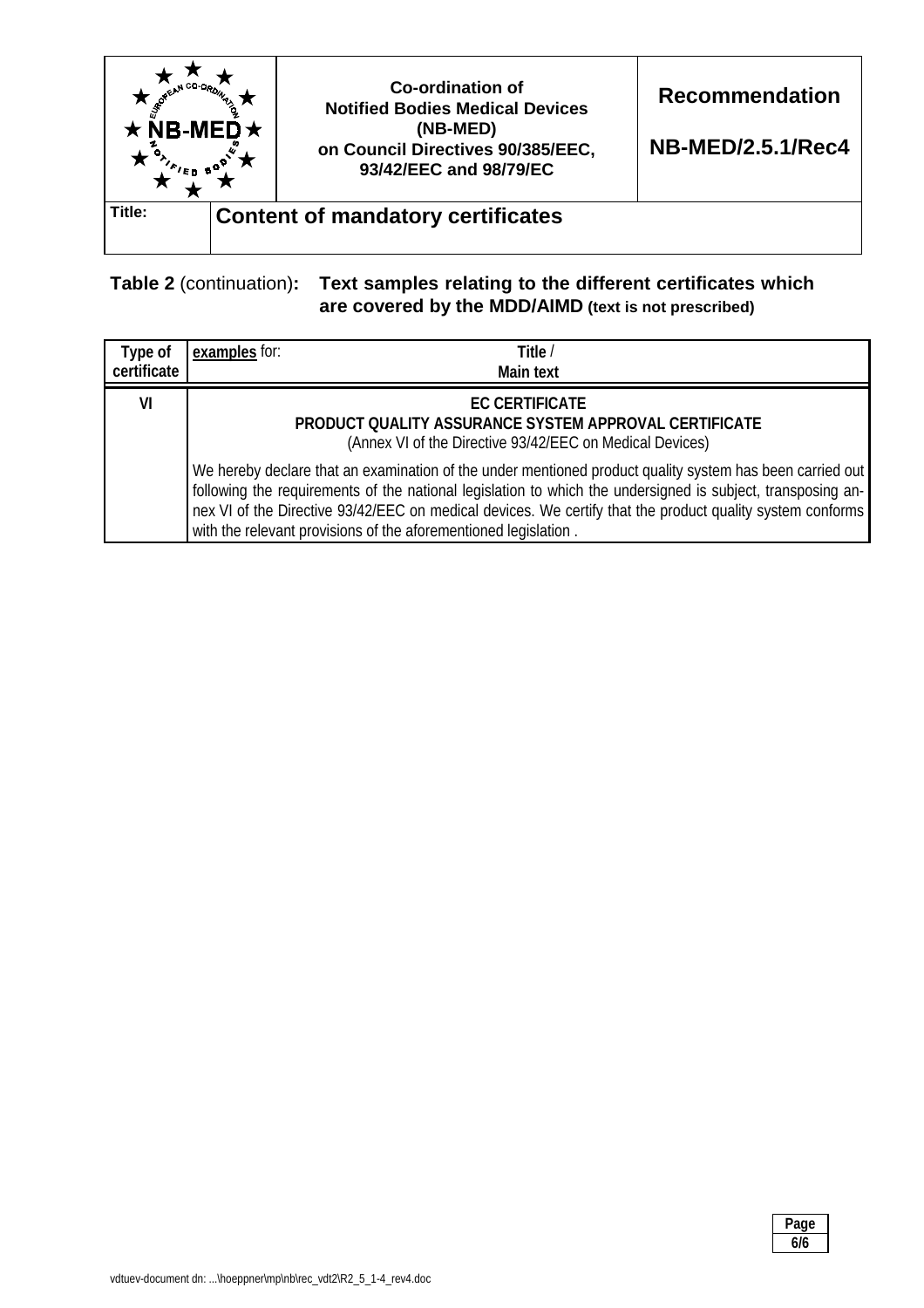

#### **Rev. 1:** Notified Body Meeting, Brussels, April 29 & 30, 1996:

 EUROMCONTACT presented a proposal for a certificate of compliance with specific requirements of a contact lens manufacturer and evidence of conformity with the EN 46000 series in the case of a supplier of contact lens blanks. While not mandatory under Directive 93/42/EEC the proposal was accepted subject to modification to ensure purpose of the contact lens blanks, is included in the certificate.

#### Notified Body Meeting, Brussels, February 4 & 5, 1997:

 The "certification" of subcontractors (sterilisation) was discussed. The question was also addressed in the document NBM/13/97. The MDD, Article 11, paragraph 7 provided the possibility for having to take account of qualification measures in an intermediate stage of production in the conformity assessment procedure. One possibility for qualification was certification to ISO 9001/2 or 46001/2. After a successful certification, a "certificate of competence" could be issued. Mr **Mestmacher**/RWTÜV agreed to send the Commission the certificate he used. The Commission declared its willingness to develop a uniform sample (see also item 8.2).

#### Notified Body Meeting, Brussels, November 18 & 19, 1997:

The Commission proposed and explained the draft document "samples of certificates" (document NBM/108/97). This samples should harmonise the certificates which are made by the Notified Bodies because it was obvious that there are a lot of certificates with many different contents and it was not ever clear whether these contents were in full compliance with the requirements of the directives. The document should become the status of a MEDDEV-document or before of a NB-MED recommendation. NBRG should make further development of this document.

#### Meeting of NBR Group, Brussels, January 22 & 23, 1998:

The structure of a NB-MED recommendation "Contents of certificates" was elaborated. Both types of certificates - those which covered by the Directives (as mandatory) and those which are supported by the directive (as optional) - should be considered in this recommendation. The Technical Secretariat was asked to carry together all thoughts and to bring this in an appropriate form; so this should be presented to the Medical Devices Experts Group on their meeting on 09./10.02.98.

| Rev.-Nr.                                                       | Rev. date                           | accepted      | amended                   | withdrawn |                                    | Page |
|----------------------------------------------------------------|-------------------------------------|---------------|---------------------------|-----------|------------------------------------|------|
|                                                                | 04.11.98                            |               |                           |           |                                    | 1/3  |
|                                                                |                                     |               |                           |           |                                    |      |
| VdTÜV                                                          |                                     |               | G. Hinrich Schaub (- 178) |           | Phone: ++49/201/8987-0             |      |
|                                                                | <b>Technical Secretariat NB-MED</b> |               | Jörg Höppner (- 138)      | Fax:      | ++49/201/8987-120                  | оõ   |
| PO Box 10 38 34                                                |                                     |               | Kurfürstenstraße 56       |           | eMail: vdtuev.hoeppner@t-online.de |      |
| D-45038 Essen                                                  |                                     | D-45138 Essen |                           |           |                                    |      |
| vdtuev-document dn: \hoeppner\mp\nb\rec_vdt2\R2_5_1-4_rev4.doc |                                     |               |                           |           |                                    |      |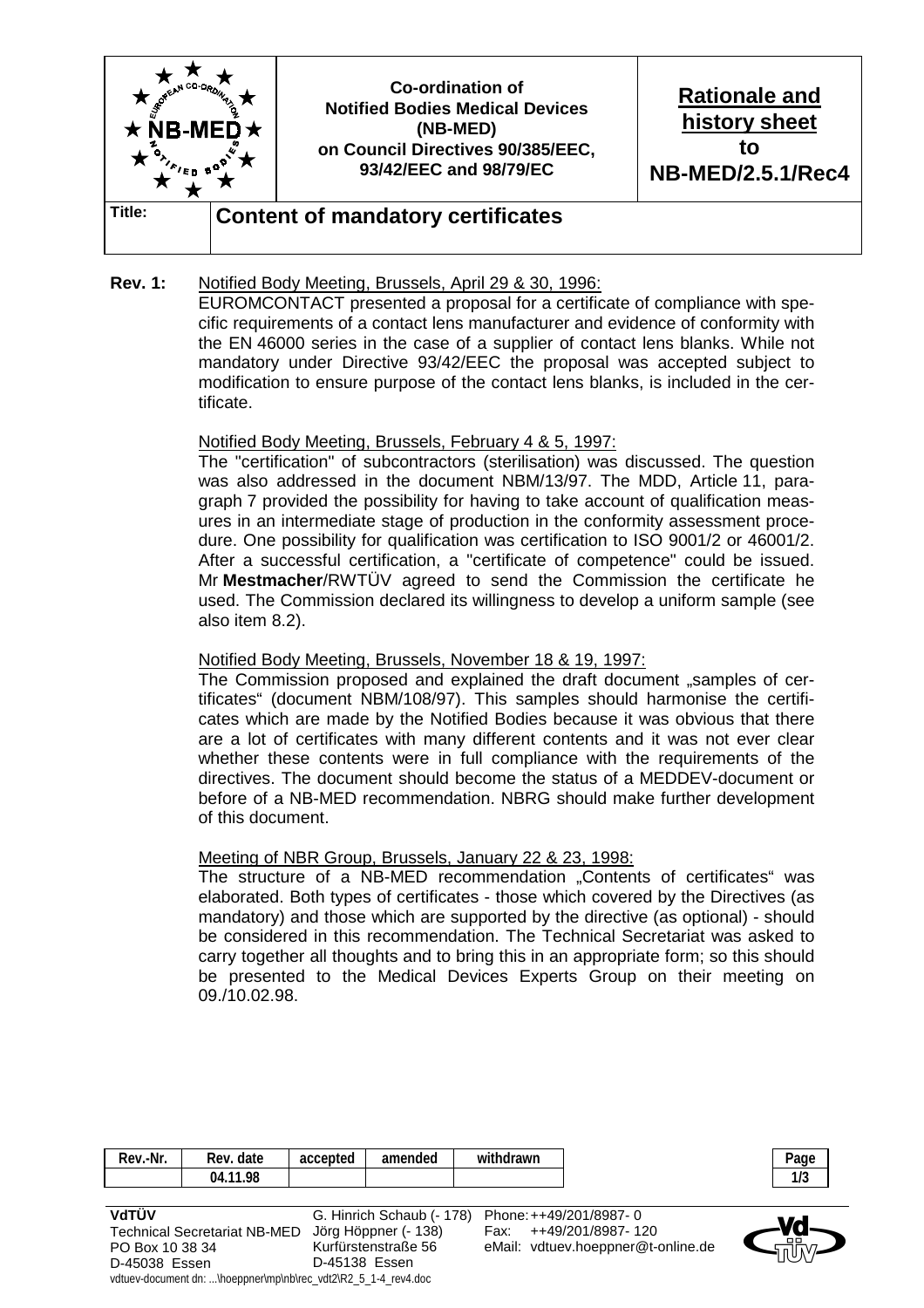

**Co-ordination of Notified Bodies Medical Devices (NB-MED) on Council Directives 90/385/EEC, 93/42/EEC and 98/79/EC** 

**Rationale and history sheet to NB-MED/2.5.1/Rec4** 

#### Notified Body Meeting, Brussels, March 3 & 4, 1998:

 Mrs. O'Connell reported that the draft NB-MED recommendation "Contents of certificates" (document NBM/17/98) was also presented to the Medical Devices Experts Group meeting in February. The Medical Devices Experts Group has received some comments of the member states concerning the Commission's proposal; most of them wish a harmonisation of the content of certificates, some see the need for consideration of the class of the device on the certificates. No consensus in the Medical Devices Experts Group has been achieved. The NB-MED agreed that the samples of certificates should define the minimum that should appear on the certificates; the legal is the basis for the given details but everybody is free to add more details. After consideration and discussion within NBRG **the Commission** should inform the Medical Devices Experts Group about the result of this discussion.

#### Meeting of NBR Group, Brussels, April 20 & 21, 1998:

 The draft NB-MED recommendation was finalised. It was decided to fit the document in the *recommendations nomenclature system* (chapter **2.5.1** *Conformity assessment procedures; General rules*). Therefore the recommendation gets the number **NB-MED/2.5.1/Rec4**. NBRG agreed to send the revised document, with its "Rationale and history" sheet to all member of NB-MED for commenting before presenting it for approval in the Plenary meeting in June 1998. Revision no: 1

Confirmed to be at Stage: 2

#### **Rev. 2:** Notified Body Meeting, Brussels, June 9 & 10, 1998:

 NB-MED discussed the draft NB-MED recommendation NB-MED/2.5.1/Rec4 "Content of certificates" (document NBM/95/98) especially the principle of the minimum content and the both kinds of certificates (required/only supported by the directives). Mr. Lally/BSI reported about a meeting within the UK Notified Bodies and it was the common position to reject this particular document in its current from. Some aspects are too prescribed and on the other hand the table 3 relating to voluntary certificates delivered at an intermediate stage of manufacture is not supported at all, because it is not an absolute part of the remit of the Notified Bodies to undertake certification of work outside the directive. They may do it but not by influence as part of the role as a Notified Body. This opinion covers also the opinion of the MDA. Mr. Lally, Mr. Jepson/SGS. and Mr. Ruys/KEMA promised to send their comments directly to the NBRG. NBRG was asked to finalise the draft recommendation on their meeting on 11./12.06.98. Confirmed to be at Stage: 1